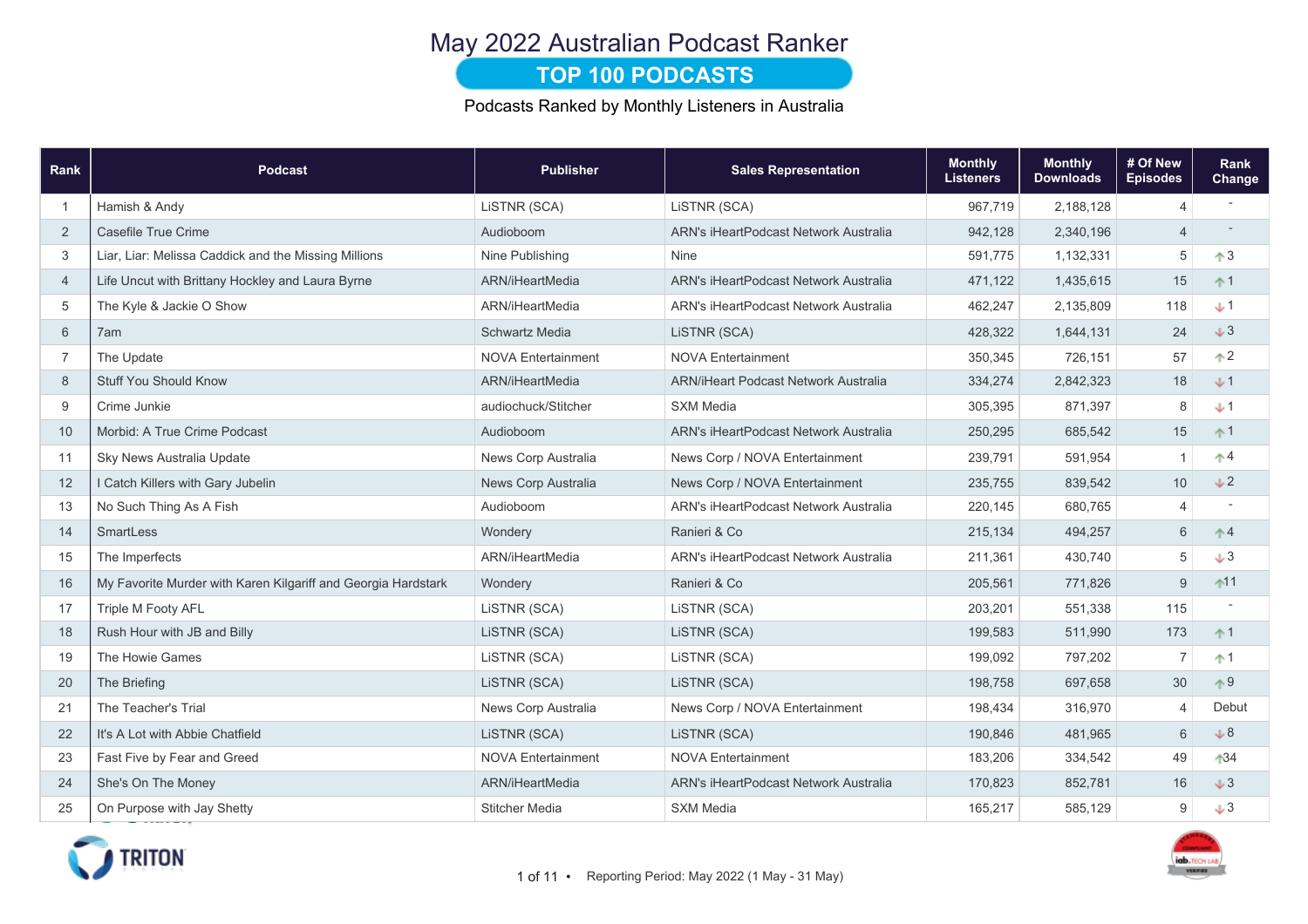### TOP 100 PODCASTS

| Rank | <b>Podcast</b>                                   | <b>Publisher</b>                   | <b>Sales Representation</b>                 | <b>Monthly</b><br><b>Listeners</b> | <b>Monthly</b><br><b>Downloads</b> | # Of New<br><b>Episodes</b> | Rank<br>Change |
|------|--------------------------------------------------|------------------------------------|---------------------------------------------|------------------------------------|------------------------------------|-----------------------------|----------------|
| 26   | The Marty Sheargold Show - Triple M Melbourne    | LISTNR (SCA)                       | LISTNR (SCA)                                | 154,910                            | 471,000                            | 83                          | $+17$          |
| 27   | Chat 10 Looks 3                                  | <b>DM Podcasts</b>                 | <b>NOVA Entertainment</b>                   | 147,814                            | 324,405                            | $\overline{2}$              | J <sub>2</sub> |
| 28   | <b>SEN Breakfast</b>                             | Sports Entertainment Network (SEN) | Sports Entertainment Network (SEN)          | 135,726                            | 1,483,470                          | 230                         | $\uparrow 6$   |
| 29   | Life and Crimes with Andrew Rule                 | News Corp Australia                | News Corp / NOVA Entertainment              | 132,161                            | 393,594                            | 5                           | $+1$           |
| 30   | The Matty Johns podcast                          | News Corp Australia                | News Corp / NOVA Entertainment              | 132,117                            | 377,738                            | 8                           | $+1$           |
| 31   | From The Newsroom                                | News Corp Australia                | News Corp / NOVA Entertainment              | 129,394                            | 302,226                            | 49                          | $+15$          |
| 32   | The Scorecard with Liam Flanagan                 | LiSTNR (SCA)                       | LISTNR (SCA)                                | 126,088                            | 184,150                            | 23                          | $+4$           |
| 33   | Just the Gist                                    | LISTNR (SCA)                       | LISTNR (SCA)                                | 125,837                            | 258,589                            | 3                           | $+7$           |
| 34   | <b>Nine News</b>                                 | Nine Radio                         | Nine                                        | 125,057                            | 284,588                            | 250                         | $+2$           |
| 35   | News with                                        | Nine Publishing                    | <b>Nine</b>                                 | 122,750                            | 466,385                            | 31                          | $+2$           |
| 36   | So Dramatic! with Megan Pustetto                 | <b>NOVA Entertainment</b>          | <b>NOVA Entertainment</b>                   | 122,231                            | 320,689                            | 13                          | $+11$          |
| 37   | Please Explain                                   | Nine Publishing                    | <b>Nine</b>                                 | 120,516                            | 516,611                            | 28                          | $+2$           |
| 38   | The Mindset Mentor                               | ARN/iHeartMedia                    | <b>ARN/iHeart Podcast Network Australia</b> | 118,534                            | 665,364                            | 19                          | $\uparrow$ 2   |
| 39   | Hamish & Andy's Remembering Project              | LISTNR (SCA)                       | LISTNR (SCA)                                | 113,553                            | 310,647                            | $\,8\,$                     | $*31$          |
| 40   | Shandee's Story                                  | News Corp Australia                | News Corp / NOVA Entertainment              | 113,267                            | 209,515                            | $\mathbf{1}$                | $\sqrt{2}$     |
| 41   | Conan O'Brien Needs A Friend                     | <b>Stitcher Media</b>              | <b>SXM Media</b>                            | 109,257                            | 297,566                            | 10                          | $+2$           |
| 42   | Whateley                                         | Sports Entertainment Network (SEN) | Sports Entertainment Network (SEN)          | 106,295                            | 1,093,022                          | 169                         | $\uparrow 8$   |
| 43   | Last Podcast On The Left                         | <b>Stitcher Media</b>              | <b>SXM Media</b>                            | 105,452                            | 409,493                            | 8                           | $+6$           |
| 44   | Toni and Ryan                                    | ARN/iHeartMedia                    | ARN's iHeartPodcast Network Australia       | 105,328                            | 281,891                            | 21                          |                |
| 45   | The Betoota Advocate Podcast                     | <b>DM Podcasts</b>                 | <b>NOVA Entertainment</b>                   | 103,539                            | 218,535                            | 8                           | J4             |
| 46   | <b>IMPAULSIVE</b>                                | ARN/iHeartMedia                    | <b>ARN/iHeart Podcast Network Australia</b> | 103,146                            | 204,910                            | 5                           | $\uparrow 6$   |
| 47   | 99% Invisible                                    | <b>Stitcher Media</b>              | <b>SXM Media</b>                            | 96,027                             | 269,285                            | 5                           | $+5$           |
| 48   | <b>Freakonomics Radio</b>                        | <b>Stitcher Media</b>              | <b>SXM Media</b>                            | 94,623                             | 294,881                            | $\overline{4}$              | $+12$          |
| 49   | <b>Behind the Bastards</b>                       | ARN/iHeartMedia                    | <b>ARN/iHeart Podcast Network Australia</b> | 94,357                             | 310,040                            | 15                          | J <sub>2</sub> |
| 50   | 2 Bears, 1 Cave with Tom Segura & Bert Kreischer | <b>Stitcher Media</b>              | <b>SXM Media</b>                            | 93,912                             | 157,954                            | 5                           | $+1$           |

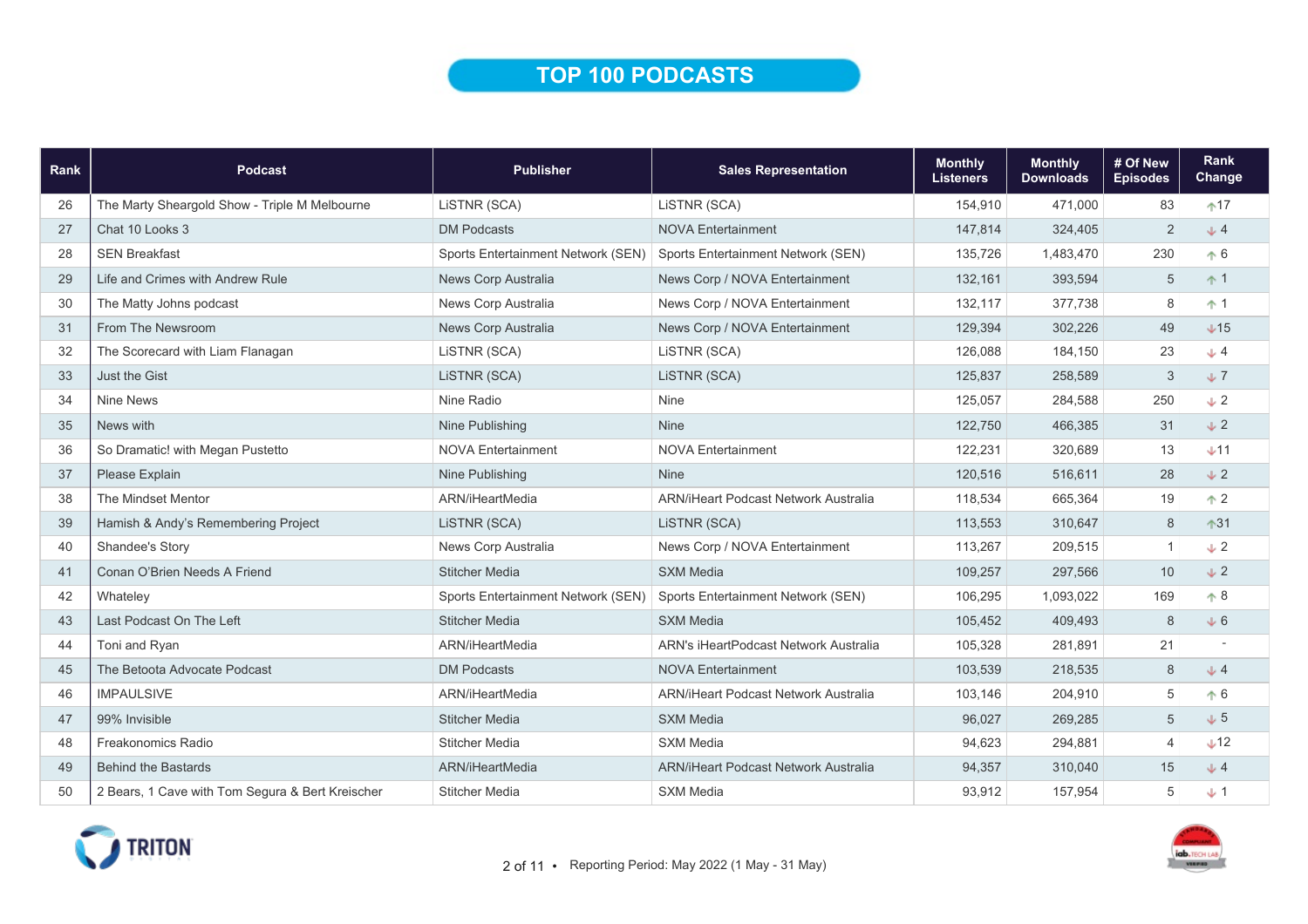# TOP 100 PODCASTS

| Rank | Podcast                               | <b>Publisher</b>          | <b>Sales Representation</b>                  | <b>Monthly</b><br><b>Listeners</b> | <b>Monthly</b><br><b>Downloads</b> | # Of New<br><b>Episodes</b> | Rank<br>Change |
|------|---------------------------------------|---------------------------|----------------------------------------------|------------------------------------|------------------------------------|-----------------------------|----------------|
| 51   | The Front                             | News Corp Australia       | News Corp / NOVA Entertainment               | 92,258                             | 181,545                            | 29                          | Debut          |
| 52   | Betrayal                              | ARN/iHeartMedia           | <b>ARN/iHeart Podcast Network Australia</b>  | 87,025                             | 180,302                            | $\overline{4}$              | Debut          |
| 53   | <b>Equity Mates Investing Podcast</b> | <b>Equity Mates Media</b> | Acast                                        | 86,118                             | 296,857                            | 14                          | $\uparrow$ 3   |
| 54   | Super Soul                            | <b>Stitcher Media</b>     | <b>SXM Media</b>                             | 81,750                             | 356,863                            | $\overline{4}$              | $+8$           |
| 55   | <b>Office Ladies</b>                  | <b>Stitcher Media</b>     | <b>SXM Media</b>                             | 74,784                             | 184,792                            | 5                           | $+1$           |
| 56   | The Chaser Report                     | The Chaser                | Acast                                        | 74,492                             | 343,008                            | 22                          | 146            |
| 57   | Cautionary Tales with Tim Harford     | ARN/iHeartMedia           | <b>ARN/iHeart Podcast Network Australia</b>  | 73,490                             | 177,460                            | 4                           | $+9$           |
| 58   | I've Got News For You                 | News Corp Australia       | News Corp / NOVA Entertainment               | 73,227                             | 95,724                             | 24                          | $+7$           |
| 59   | <b>Ben Fordham Live</b>               | Nine Radio                | Nine                                         | 73,199                             | 372,434                            | 246                         | $+1$           |
| 60   | The Ray Hadley Morning Show           | Nine Radio                | <b>Nine</b>                                  | 72,157                             | 242,709                            | 113                         | $+7$           |
| 61   | <b>Hidden Brain</b>                   | <b>Hidden Brain Media</b> | <b>Hidden Brain Media/Stitcher</b>           | 72,129                             | 243,319                            | 5                           | $+8$           |
| 62   | Outspoken the Podcast                 | ARN/iHeartMedia           | ARN's iHeartPodcast Network Australia        | 72,074                             | 160,028                            | 9                           | Debut          |
| 63   | Triple M Rocks Footy NRL              | LISTNR (SCA)              | LISTNR (SCA)                                 | 71,687                             | 284,350                            | 87                          | $+8$           |
| 64   | What the Flux                         | <b>NOVA Entertainment</b> | <b>NOVA Entertainment</b>                    | 68,183                             | 166,230                            | 23                          | $\sqrt{40}$    |
| 65   | The Daily Aus                         | ARN/iHeartMedia           | <b>ARN's iHeartPodcast Network Australia</b> | 66,717                             | 213,838                            | 25                          | $+4$           |
| 66   | Something Was Wrong                   | Wondery                   | Ranieri & Co                                 | 66,453                             | 209,935                            | $\overline{4}$              | Return         |
| 67   | Matt & Alex - All Day Breakfast       | LISTNR (SCA)              | LISTNR (SCA)                                 | 64,078                             | 221,497                            | 23                          | $+4$           |
| 68   | The Night Driver                      | News Corp Australia       | News Corp / NOVA Entertainment               | 63,031                             | 88,328                             | $\overline{1}$              | Return         |
| 69   | How I Built This with Guy Raz         | Wondery                   | Ranieri & Co                                 | 61,886                             | 273,223                            | 10                          | $+1$           |
| 70   | F1: Beyond The Grid                   | Audioboom                 | ARN's iHeartPodcast Network Australia        | 61,575                             | 136,114                            | $\overline{4}$              | L23            |
| 71   | Jase & Lauren                         | ARN/iHeartMedia           | <b>ARN's iHeartPodcast Network Australia</b> | 60,890                             | 536,653                            | 91                          | $15$           |
| 72   | The National Briefing                 | LISTNR (SCA)              | LISTNR (SCA)                                 | 60,570                             | 125,700                            | 136                         | $\bigcup$ 14   |
| 73   | RedHanded                             | Audioboom                 | ARN's iHeartPodcast Network Australia        | 59,220                             | 154,159                            | 4                           | $+14$          |
| 74   | The School of Greatness               | Wondery                   | Ranieri & Co                                 | 59,053                             | 391,755                            | 13                          | $+9$           |
| 75   | Motley Fool Money                     | LiSTNR (SCA)              | LiSTNR (SCA)                                 | 59,024                             | 223,233                            | 9                           | $+13$          |

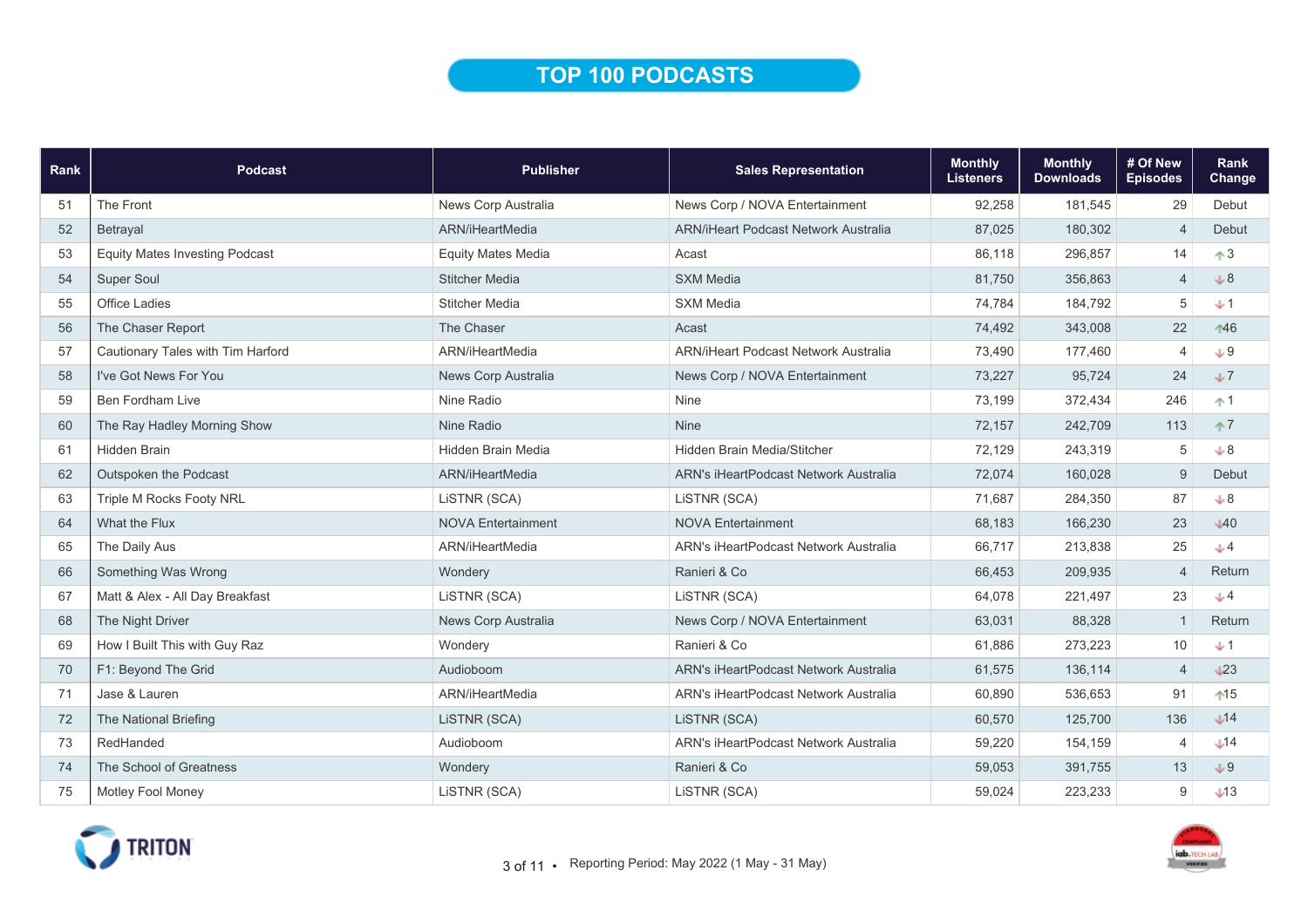# TOP 100 PODCASTS

| Rank | <b>Podcast</b>                                                            | <b>Publisher</b>                   | <b>Sales Representation</b>                 | <b>Monthly</b><br><b>Listeners</b> | <b>Monthly</b><br><b>Downloads</b> | # Of New<br><b>Episodes</b> | Rank<br>Change  |
|------|---------------------------------------------------------------------------|------------------------------------|---------------------------------------------|------------------------------------|------------------------------------|-----------------------------|-----------------|
| 76   | <b>FOX FOOTY Podcasts</b>                                                 | News Corp Australia                | News Corp / NOVA Entertainment              | 57,970                             | 181,274                            | 26                          |                 |
| 77   | <b>Six Tackles With Gus</b>                                               | Nine Radio                         | <b>Nine</b>                                 | 57,622                             | 115,319                            | 12                          | $\sqrt{6}$      |
| 78   | CounterClock                                                              | audiochuck/Stitcher                | <b>SXM Media</b>                            | 57,333                             | 238,272                            | 16                          | Debut           |
| 79   | Scamfluencers                                                             | Wondery                            | Ranieri & Co                                | 54,796                             | 97,208                             | $\overline{4}$              | Debut           |
| 80   | American Scandal                                                          | Wondery                            | Ranieri & Co                                | 51,844                             | 172,149                            | 5                           | $\cup$ 8        |
| 81   | This Is Actually Happening                                                | Wondery                            | Ranieri & Co                                | 50,778                             | 142,030                            | 6                           | $\bigcup$ 15    |
| 82   | This Past Weekend                                                         | ARN/iHeartMedia                    | <b>ARN/iHeart Podcast Network Australia</b> | 49,630                             | 106,171                            | 5                           | $130$           |
| 83   | The Sounding Board                                                        | Sports Entertainment Network (SEN) | Sports Entertainment Network (SEN)          | 49,502                             | 148,816                            | 13                          | J3              |
| 84   | Your Mom's House with Christina P. and Tom Segura                         | <b>Stitcher Media</b>              | <b>SXM Media</b>                            | 49,104                             | 100,427                            | $\overline{4}$              | $+9$            |
| 85   | Fake Doctors, Real Friends with Zach and Donald                           | ARN/iHeartMedia                    | <b>ARN/iHeart Podcast Network Australia</b> | 48,721                             | 116,021                            | $6\phantom{1}$              | J3              |
| 86   | <b>Business Wars</b>                                                      | Wondery                            | Ranieri & Co                                | 48,719                             | 216,803                            | 8                           | $\bigcup$ 13    |
| 87   | <b>Revisionist History</b>                                                | ARN/iHeartMedia                    | <b>ARN/iHeart Podcast Network Australia</b> | 48,024                             | 130,439                            | 3                           | $+1$            |
| 88   | Fox Sports Audio Bulletin                                                 | News Corp Australia                | News Corp / NOVA Entertainment              | 47,955                             | 108,445                            | $30\,$                      | $*18$           |
| 89   | Triple M Breakfast with MG, Jess & Pagey - 104.9 Triple M S. LISTNR (SCA) |                                    | LISTNR (SCA)                                | 47,806                             | 165,134                            | 146                         | Return          |
| 90   | Mornings with Neil Mitchell                                               | Nine Radio                         | <b>Nine</b>                                 | 46.770                             | 152,516                            | 194                         | $121$           |
| 91   | This Is Important                                                         | ARN/iHeartMedia                    | <b>ARN/iHeart Podcast Network Australia</b> | 46,531                             | 89,379                             | 6                           | J               |
| 92   | <b>WTF with Marc Maron Podcast</b>                                        | <b>Stitcher Media</b>              | <b>SXM Media</b>                            | 46,219                             | 187,371                            | 12                          | $\sqrt{15}$     |
| 93   | The Generation Why Podcast                                                | Wondery                            | Ranieri & Co                                | 45,978                             | 135,297                            | 6                           | $\sqrt{2}$      |
| 94   | Ologies with Alie Ward                                                    | <b>Stitcher Media</b>              | <b>SXM Media</b>                            | 45,362                             | 110,374                            | $\overline{4}$              | $\downarrow$ 15 |
| 95   | Stuff They Don't Want You To Know                                         | ARN/iHeartMedia                    | <b>ARN/iHeart Podcast Network Australia</b> | 44,735                             | 324,685                            | 25                          |                 |
| 96   | Hot Nights with Abbie Chatfield                                           | LISTNR (SCA)                       | LISTNR (SCA)                                | 44,677                             | 108,453                            | 30                          | $*19$           |
| 97   | Anatomy of Murder                                                         | audiochuck/Stitcher                | <b>SXM Media</b>                            | 44,525                             | 106,387                            | 5                           | J14             |
| 98   | The Fighter & The Kid                                                     | ARN/iHeartMedia                    | <b>ARN/iHeart Podcast Network Australia</b> | 44,419                             | 140,104                            | 9                           | J17             |
| 99   | Kate, Tim & Joel                                                          | <b>NOVA Entertainment</b>          | <b>NOVA Entertainment</b>                   | 44,201                             | 653,197                            | 45                          | V <sub>2</sub>  |
| 100  | <b>Real Footy</b>                                                         | Nine Publishing                    | <b>Nine</b>                                 | 44,086                             | 86,443                             | 5                           | $+11$           |



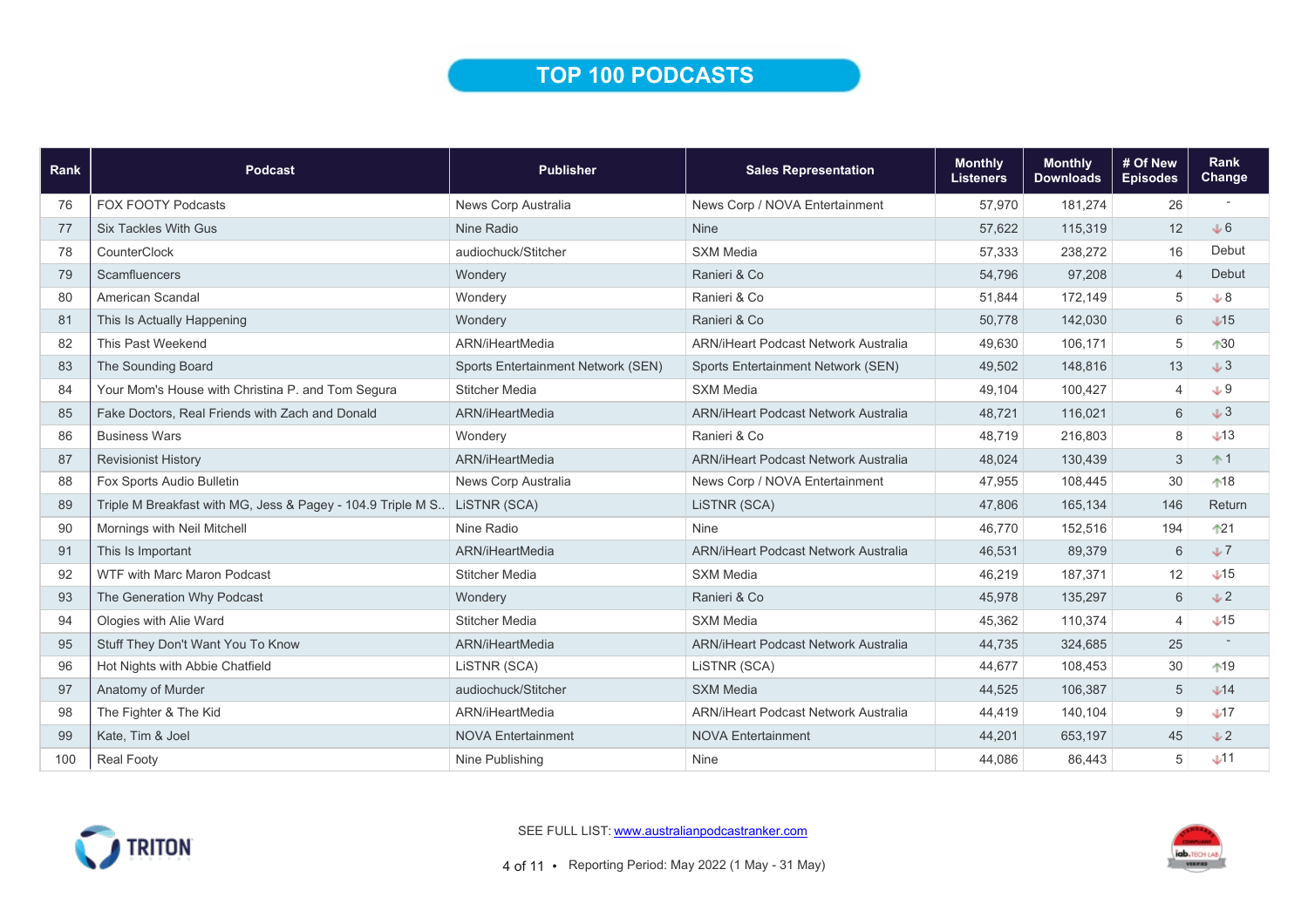# May 2022 Australian Podcast Ranker

### AUSTRALIAN-MADE TOP 100 PODCASTS

#### Australian Made Podcasts Ranked by Monthly Listeners in Australia

| Rank           | Podcast                                              | <b>Publisher</b>                   | <b>Sales Representation</b>           | <b>Monthly</b><br><b>Listeners</b> | <b>Monthly</b><br><b>Downloads</b> | # Of New<br><b>Episodes</b> | Rank<br>Change |
|----------------|------------------------------------------------------|------------------------------------|---------------------------------------|------------------------------------|------------------------------------|-----------------------------|----------------|
|                | Hamish & Andy                                        | LISTNR (SCA)                       | LISTNR (SCA)                          | 967,719                            | 2,188,128                          | $\overline{4}$              |                |
| 2              | Casefile True Crime                                  | Audioboom                          | ARN's iHeartPodcast Network Australia | 942,128                            | 2,340,196                          | $\overline{4}$              |                |
| 3              | Liar, Liar: Melissa Caddick and the Missing Millions | Nine Publishing                    | Nine                                  | 591,775                            | 1,132,331                          | $\sqrt{5}$                  | $\uparrow$ 3   |
| $\overline{4}$ | Life Uncut with Brittany Hockley and Laura Byrne     | ARN/iHeartMedia                    | ARN's iHeartPodcast Network Australia | 471,122                            | 1,435,615                          | 15                          | $\uparrow$ 1   |
| 5              | The Kyle & Jackie O Show                             | ARN/iHeartMedia                    | ARN's iHeartPodcast Network Australia | 462,247                            | 2,135,809                          | 118                         | $+1$           |
| 6              | 7am                                                  | Schwartz Media                     | LISTNR (SCA)                          | 428,322                            | 1,644,131                          | 24                          | $+3$           |
| $\overline{7}$ | The Update                                           | <b>NOVA Entertainment</b>          | <b>NOVA Entertainment</b>             | 350,345                            | 726,151                            | 57                          |                |
| 8              | Sky News Australia Update                            | News Corp Australia                | News Corp / NOVA Entertainment        | 239,791                            | 591,954                            | $\overline{1}$              | $\uparrow$ 3   |
| 9              | I Catch Killers with Gary Jubelin                    | News Corp Australia                | News Corp / NOVA Entertainment        | 235,755                            | 839,542                            | 10                          | J              |
| 10             | The Imperfects                                       | ARN/iHeartMedia                    | ARN's iHeartPodcast Network Australia | 211,361                            | 430,740                            | 5                           | J <sub>2</sub> |
| 11             | <b>Triple M Footy AFL</b>                            | LISTNR (SCA)                       | LISTNR (SCA)                          | 203,201                            | 551,338                            | 115                         | $\uparrow$ 2   |
| 12             | Rush Hour with JB and Billy                          | LiSTNR (SCA)                       | LISTNR (SCA)                          | 199,583                            | 511,990                            | 173                         | $\uparrow$ 2   |
| 13             | The Howie Games                                      | LISTNR (SCA)                       | LISTNR (SCA)                          | 199,092                            | 797.202                            | $\overline{7}$              | $\uparrow$ 2   |
| 14             | The Briefing                                         | LISTNR (SCA)                       | LISTNR (SCA)                          | 198,758                            | 697,658                            | 30                          | $\uparrow 8$   |
| 15             | The Teacher's Trial                                  | News Corp Australia                | News Corp / NOVA Entertainment        | 198,434                            | 316,970                            | $\overline{4}$              | Debut          |
| 16             | It's A Lot with Abbie Chatfield                      | LISTNR (SCA)                       | LISTNR (SCA)                          | 190,846                            | 481,965                            | 6                           | $+6$           |
| 17             | Fast Five by Fear and Greed                          | <b>NOVA Entertainment</b>          | <b>NOVA Entertainment</b>             | 183,206                            | 334,542                            | 49                          | $*20$          |
| 18             | She's On The Money                                   | ARN/iHeartMedia                    | ARN's iHeartPodcast Network Australia | 170,823                            | 852,781                            | 16                          | $\sqrt{2}$     |
| 19             | The Marty Sheargold Show - Triple M Melbourne        | LISTNR (SCA)                       | LISTNR (SCA)                          | 154,910                            | 471,000                            | 83                          | $+12$          |
| 20             | Chat 10 Looks 3                                      | <b>DM Podcasts</b>                 | <b>NOVA Entertainment</b>             | 147,814                            | 324,405                            | $\overline{2}$              | $+3$           |
| 21             | <b>SEN Breakfast</b>                                 | Sports Entertainment Network (SEN) | Sports Entertainment Network (SEN)    | 135,726                            | 1,483,470                          | 230                         | $\uparrow 6$   |
| 22             | Life and Crimes with Andrew Rule                     | News Corp Australia                | News Corp / NOVA Entertainment        | 132,161                            | 393,594                            | 5                           | $+1$           |
| 23             | The Matty Johns podcast                              | News Corp Australia                | News Corp / NOVA Entertainment        | 132,117                            | 377,738                            | $\,8\,$                     | $+1$           |
| 24             | From The Newsroom                                    | News Corp Australia                | News Corp / NOVA Entertainment        | 129,394                            | 302,226                            | 49                          | $+12$          |
| 25             | The Scorecard with Liam Flanagan                     | LiSTNR (SCA)                       | LiSTNR (SCA)                          | 126,088                            | 184,150                            | 23                          | $+4$           |

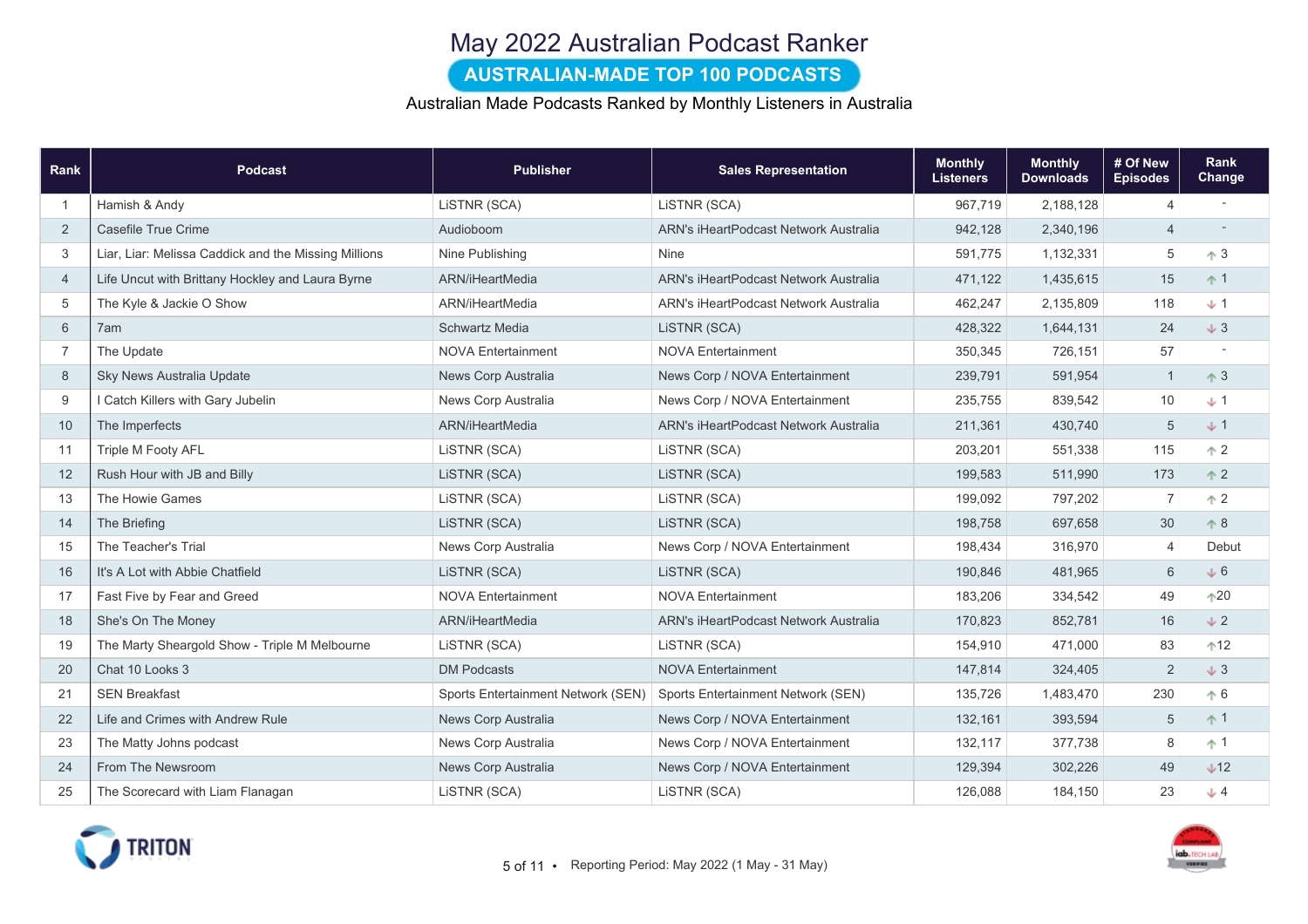### AUSTRALIAN-MADE TOP 100 PODCASTS

| Rank | <b>Podcast</b>                        | <b>Publisher</b>                   | <b>Sales Representation</b>           | <b>Monthly</b><br><b>Listeners</b> | <b>Monthly</b><br><b>Downloads</b> | # Of New<br><b>Episodes</b> | Rank<br><b>Change</b> |
|------|---------------------------------------|------------------------------------|---------------------------------------|------------------------------------|------------------------------------|-----------------------------|-----------------------|
| 26   | <b>Just the Gist</b>                  | LISTNR (SCA)                       | LISTNR (SCA)                          | 125,837                            | 258,589                            | 3                           | $+6$                  |
| 27   | <b>Nine News</b>                      | Nine Radio                         | Nine                                  | 125,057                            | 284,588                            | 250                         | $\sqrt{2}$            |
| 28   | News with                             | Nine Publishing                    | Nine                                  | 122,750                            | 466,385                            | 31                          | $\sqrt{2}$            |
| 29   | So Dramatic! with Megan Pustetto      | <b>NOVA Entertainment</b>          | <b>NOVA Entertainment</b>             | 122,231                            | 320,689                            | 13                          | $\bigcup$ 10          |
| 30   | Please Explain                        | Nine Publishing                    | <b>Nine</b>                           | 120,516                            | 516,611                            | 28                          | $+2$                  |
| 31   | Hamish & Andy's Remembering Project   | LISTNR (SCA)                       | LISTNR (SCA)                          | 113,553                            | 310,647                            | 8                           | $14$                  |
| 32   | Shandee's Story                       | News Corp Australia                | News Corp / NOVA Entertainment        | 113,267                            | 209,515                            |                             | $+3$                  |
| 33   | Whateley                              | Sports Entertainment Network (SEN) | Sports Entertainment Network (SEN)    | 106,295                            | 1,093,022                          | 169                         |                       |
| 34   | Toni and Ryan                         | ARN/iHeartMedia                    | ARN's iHeartPodcast Network Australia | 105,328                            | 281,891                            | 21                          | $\sqrt{2}$            |
| 35   | The Betoota Advocate Podcast          | <b>DM Podcasts</b>                 | <b>NOVA Entertainment</b>             | 103,539                            | 218,535                            | 8                           | $+5$                  |
| 36   | The Front                             | News Corp Australia                | News Corp / NOVA Entertainment        | 92,258                             | 181,545                            | 29                          | $+63$                 |
| 37   | <b>Equity Mates Investing Podcast</b> | <b>Equity Mates Media</b>          | Acast                                 | 86,118                             | 296,857                            | 14                          | $+1$                  |
| 38   | The Chaser Report                     | The Chaser                         | Acast                                 | 74,492                             | 343,008                            | 22                          | $122$                 |
| 39   | I've Got News For You                 | News Corp Australia                | News Corp / NOVA Entertainment        | 73,227                             | 95,724                             | 24                          | $+5$                  |
| 40   | <b>Ben Fordham Live</b>               | Nine Radio                         | <b>Nine</b>                           | 73,199                             | 372,434                            | 246                         | $+1$                  |
| 41   | The Ray Hadley Morning Show           | Nine Radio                         | <b>Nine</b>                           | 72,157                             | 242,709                            | 113                         | $\uparrow$ 3          |
| 42   | Outspoken the Podcast                 | ARN/iHeartMedia                    | ARN's iHeartPodcast Network Australia | 72,074                             | 160,028                            | 9                           | Return                |
| 43   | Triple M Rocks Footy NRL              | LISTNR (SCA)                       | LISTNR (SCA)                          | 71,687                             | 284,350                            | 87                          | $+8$                  |
| 44   | What the Flux                         | <b>NOVA Entertainment</b>          | <b>NOVA Entertainment</b>             | 68,183                             | 166,230                            | 23                          | $\downarrow$ 26       |
| 45   | The Daily Aus                         | ARN/iHeartMedia                    | ARN's iHeartPodcast Network Australia | 66,717                             | 213,838                            | 25                          | $+5$                  |
| 46   | Matt & Alex - All Day Breakfast       | LISTNR (SCA)                       | LISTNR (SCA)                          | 64,078                             | 221,497                            | 23                          | $+4$                  |
| 47   | The Night Driver                      | News Corp Australia                | News Corp / NOVA Entertainment        | 63,031                             | 88,328                             | $\mathbf{1}$                | $*84$                 |
| 48   | Jase & Lauren                         | ARN/iHeartMedia                    | ARN's iHeartPodcast Network Australia | 60,890                             | 536,653                            | 91                          | $\uparrow$ 3          |
| 49   | The National Briefing                 | LISTNR (SCA)                       | LISTNR (SCA)                          | 60,570                             | 125,700                            | 136                         | $+11$                 |
| 50   | Motley Fool Money                     | LISTNR (SCA)                       | LISTNR (SCA)                          | 59,024                             | 223,233                            | 9                           | $+9$                  |

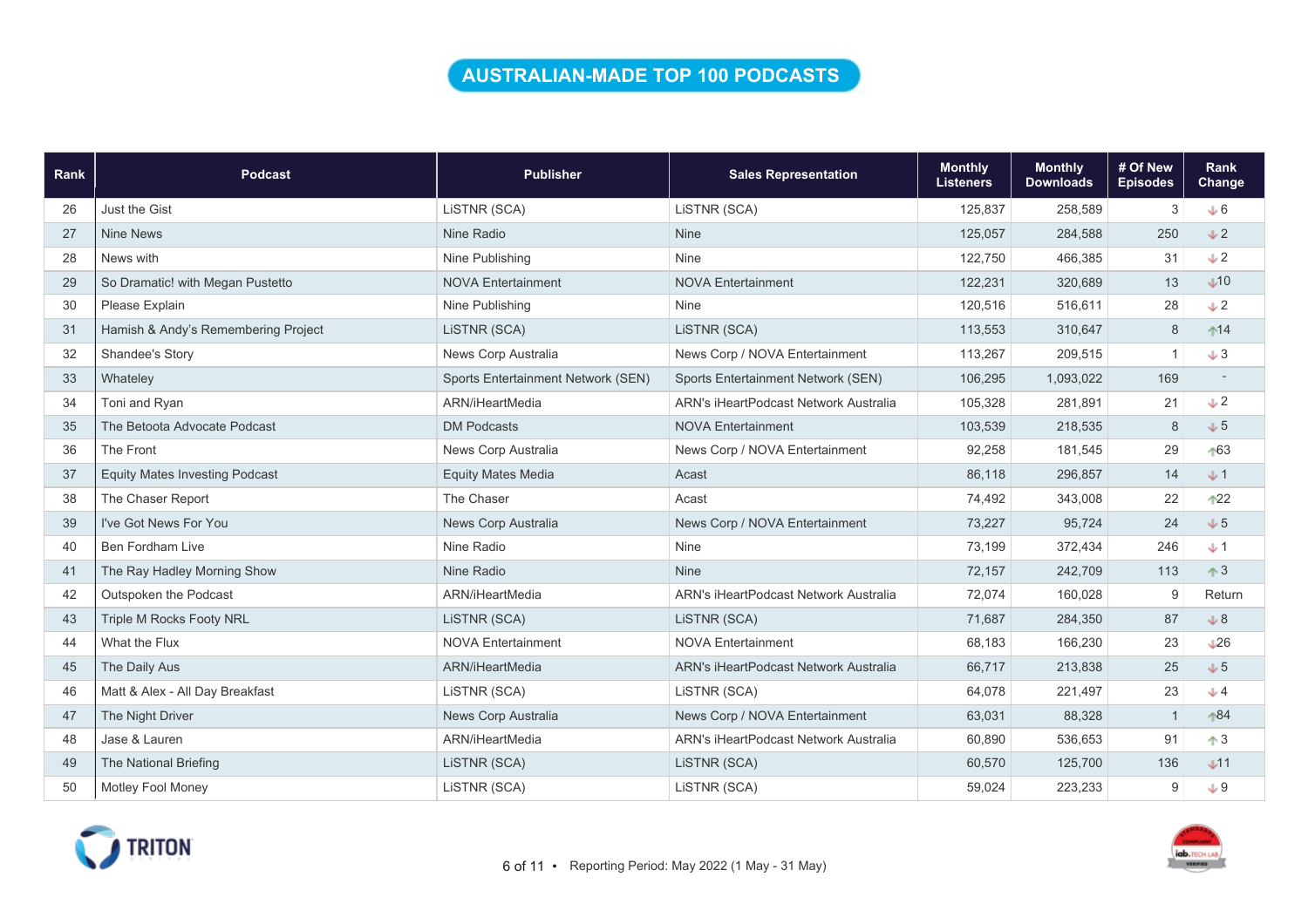### AUSTRALIAN-MADE TOP 100 PODCASTS

| Rank | <b>Podcast</b>                                                   | <b>Publisher</b>                   | <b>Sales Representation</b>                  | <b>Monthly</b><br><b>Listeners</b> | <b>Monthly</b><br><b>Downloads</b> | # Of New<br><b>Episodes</b> | Rank<br>Change |
|------|------------------------------------------------------------------|------------------------------------|----------------------------------------------|------------------------------------|------------------------------------|-----------------------------|----------------|
| 51   | <b>FOX FOOTY Podcasts</b>                                        | News Corp Australia                | News Corp / NOVA Entertainment               | 57,970                             | 181,274                            | 26                          | $+3$           |
| 52   | <b>Six Tackles With Gus</b>                                      | Nine Radio                         | <b>Nine</b>                                  | 57,622                             | 115,319                            | 12                          | $+6$           |
| 53   | The Sounding Board                                               | Sports Entertainment Network (SEN) | Sports Entertainment Network (SEN)           | 49,502                             | 148,816                            | 13                          | $+4$           |
| 54   | Fox Sports Audio Bulletin                                        | News Corp Australia                | News Corp / NOVA Entertainment               | 47,955                             | 108,445                            | 30                          | $\uparrow$ 7   |
| 55   | Triple M Breakfast with MG, Jess & Pagey - 104.9 Triple M Sydney | LISTNR (SCA)                       | LISTNR (SCA)                                 | 47,806                             | 165,134                            | 146                         | $+41$          |
| 56   | Mornings with Neil Mitchell                                      | Nine Radio                         | <b>Nine</b>                                  | 46,770                             | 152,516                            | 194                         | $\uparrow 8$   |
| 57   | Hot Nights with Abbie Chatfield                                  | LISTNR (SCA)                       | LISTNR (SCA)                                 | 44,677                             | 108,453                            | 30                          | $\uparrow$ 9   |
| 58   | Kate. Tim & Joel                                                 | <b>NOVA Entertainment</b>          | <b>NOVA Entertainment</b>                    | 44,201                             | 653,197                            | 45                          | $+1$           |
| 59   | <b>Real Footy</b>                                                | Nine Publishing                    | <b>Nine</b>                                  | 44,086                             | 86,443                             | 5                           | J6             |
| 60   | <b>SACKED: AFL</b>                                               | News Corp Australia                | News Corp / NOVA Entertainment               | 43,783                             | 95,028                             | $\,8\,$                     | J <sub>4</sub> |
| 61   | Will & Woody                                                     | ARN/iHeartMedia                    | <b>ARN's iHeartPodcast Network Australia</b> | 43,624                             | 92,659                             | 71                          | $+1$           |
| 62   | Somehow Related with Dave O'Neil & Glenn Robbins                 | ARN/iHeartMedia                    | ARN's iHeartPodcast Network Australia        | 43,423                             | 118,571                            | 5                           | $+8$           |
| 63   | Roo, Ditts & Loz for Breakfast                                   | LISTNR (SCA)                       | LISTNR (SCA)                                 | 43,239                             | 92,760                             | 53                          | $\uparrow 8$   |
| 64   | The Australian's Money Cafe                                      | News Corp Australia                | News Corp / NOVA Entertainment               | 42,861                             | 100,786                            | $\overline{4}$              | $+14$          |
| 65   | The Space                                                        | <b>NOVA Entertainment</b>          | <b>NOVA Entertainment</b>                    | 42,359                             | 159.310                            | 53                          | $+13$          |
| 66   | Chrissie, Sam & Browny                                           | <b>NOVA Entertainment</b>          | <b>NOVA Entertainment</b>                    | 41,473                             | 353,551                            | 62                          | $11$           |
| 67   | Fear and Greed                                                   | <b>NOVA Entertainment</b>          | <b>NOVA Entertainment</b>                    | 40,869                             | 238,051                            | 83                          | $+1$           |
| 68   | 3AW Breakfast with Ross and Russel                               | Nine Radio                         | <b>Nine</b>                                  | 40,185                             | 171,886                            | 178                         | $12$           |
| 69   | Morning Glory with Matty Johns                                   | Sports Entertainment Network (SEN) | Sports Entertainment Network (SEN)           | 37,077                             | 67.008                             | 44                          | $+11$          |
| 70   | Something To Talk About with Samantha Armytage                   | News Corp Australia                | News Corp / NOVA Entertainment               | 37,067                             | 103,702                            | 5                           | $+1$           |
| 71   | Paul Murray Live                                                 | News Corp Australia                | News Corp / NOVA Entertainment               | 37,038                             | 173,355                            | 19                          | $+8$           |
| 72   | Triple M Breakfast with Marto & Margaux                          | LiSTNR (SCA)                       | LiSTNR (SCA)                                 | 36,778                             | 76,675                             | 61                          | $\uparrow$ 3   |
| 73   | 5 Minute Food Fix                                                | ARN/iHeartMedia                    | ARN's iHeartPodcast Network Australia        | 36,603                             | 100,997                            | 15                          | Debut          |
| 74   | <b>FORTY</b>                                                     | LISTNR (SCA)                       | LISTNR (SCA)                                 | 36,602                             | 96,710                             | 8                           | $13$           |
| 75   | We Don't Have Time For This                                      | ARN/iHeartMedia                    | ARN's iHeartPodcast Network Australia        | 36.175                             | 83,381                             | 9                           | $+2$           |



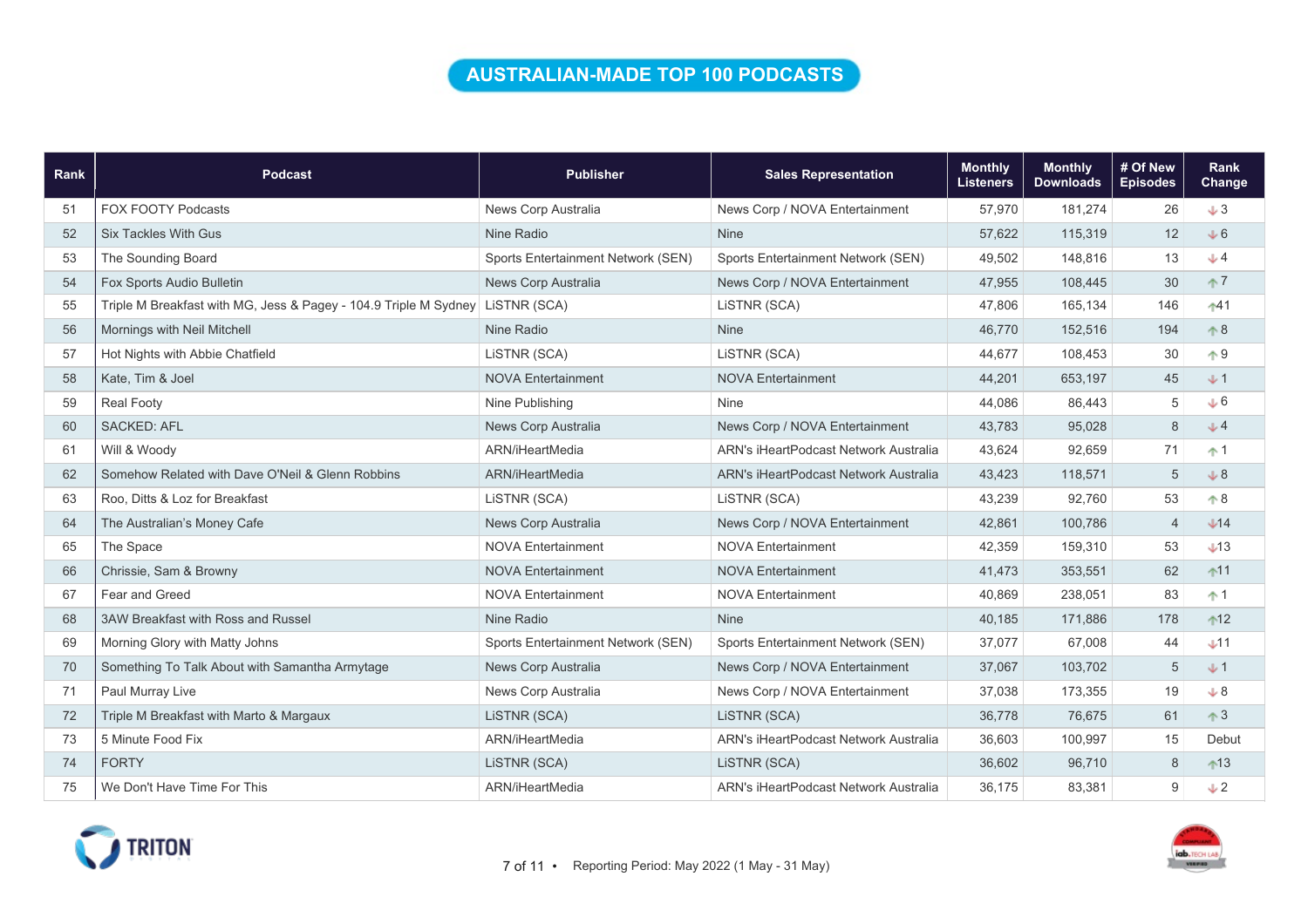### AUSTRALIAN-MADE TOP 100 PODCASTS

| Rank | <b>Podcast</b>                                    | <b>Publisher</b>                   | <b>Sales Representation</b>           | <b>Monthly</b><br><b>Listeners</b> | <b>Monthly</b><br><b>Downloads</b> | # Of New<br><b>Episodes</b> | Rank<br><b>Change</b> |
|------|---------------------------------------------------|------------------------------------|---------------------------------------|------------------------------------|------------------------------------|-----------------------------|-----------------------|
| 76   | <b>Hourly News Bulletins</b>                      | Nine Radio                         | Nine                                  | 34,758                             | 53,638                             | 2,748                       | $+4$                  |
| 77   | That's Enough Already with Urzila Carlson         | LISTNR (SCA)                       | LISTNR (SCA)                          | 34,665                             | 74,186                             | 5                           | $11$                  |
| 78   | The Rise & Conquer Podcast with Georgie Stevenson | ARN/iHeartMedia                    | ARN's iHeartPodcast Network Australia | 34,634                             | 114,123                            | $\overline{7}$              | $\uparrow 3$          |
| 79   | Stories of Origin                                 | <b>Nine Digital</b>                | <b>Nine</b>                           | 34,178                             | 56,873                             | $\overline{7}$              | Debut                 |
| 80   | <b>The Nutrition Couch</b>                        | ARN/iHeartMedia                    | ARN's iHeartPodcast Network Australia | 34,095                             | 95,333                             | 9                           | $+13$                 |
| 81   | Healthy-ish                                       | News Corp Australia                | News Corp / NOVA Entertainment        | 33,752                             | 162,580                            | 23                          | $+7$                  |
| 82   | Carrie & Tommy                                    | LISTNR (SCA)                       | LISTNR (SCA)                          | 33,741                             | 105,223                            | 241                         | $+12$                 |
| 83   | Credlin                                           | News Corp Australia                | News Corp / NOVA Entertainment        | 32,394                             | 144,160                            | 23                          | $+2$                  |
| 84   | Jonesy & Amanda's JAMcast!                        | ARN/iHeartMedia                    | ARN's iHeartPodcast Network Australia | 31,874                             | 161,846                            | 160                         | $+19$                 |
| 85   | 3pm PickUp                                        | ARN/iHeartMedia                    | ARN's iHeartPodcast Network Australia | 31,865                             | 98,499                             | 42                          | Return                |
| 86   | <b>TOFOP</b>                                      | <b>TOFOP Productions</b>           | Whooshkaa                             | 29,671                             | 67,026                             | 5                           | $+10$                 |
| 87   | My Sister's Secrets                               | News Corp Australia                | News Corp / NOVA Entertainment        | 29,496                             | 62,204                             | $\mathbf 0$                 | 40                    |
| 88   | <b>Beyond The Likes</b>                           | <b>DM Podcasts</b>                 | <b>NOVA Entertainment</b>             | 29,284                             | 57,837                             | 5                           | $+5$                  |
| 89   | Where's Your Head At?                             | <b>DM Podcasts</b>                 | <b>NOVA Entertainment</b>             | 28,778                             | 50,383                             | 8                           | $+2$                  |
| 90   | The NRL SuperCoach Podcast                        | News Corp Australia                | News Corp / NOVA Entertainment        | 27,830                             | 52,737                             | 10                          | $+8$                  |
| 91   | Rusty's Garage                                    | LISTNR (SCA)                       | LISTNR (SCA)                          | 27,809                             | 73,279                             | $\overline{4}$              | $+7$                  |
| 92   | Fitzy & Wippa                                     | <b>NOVA Entertainment</b>          | <b>NOVA Entertainment</b>             | 27,388                             | 221,796                            | 70                          | $+37$                 |
| 93   | Your Morning Mantra                               | Podshape                           | Podshape                              | 27,156                             | 121,300                            | 59                          |                       |
| 94   | Drive with Joel & Fletch                          | Sports Entertainment Network (SEN) | Sports Entertainment Network (SEN)    | 27,046                             | 308,713                            | 175                         | $+3$                  |
| 95   | <b>Money News</b>                                 | Nine Radio                         | <b>Nine</b>                           | 26,980                             | 201,217                            | 74                          | $+6$                  |
| 96   | The Bolt Report                                   | News Corp Australia                | News Corp / NOVA Entertainment        | 26,518                             | 110,247                            | 19                          | $+2$                  |
| 97   | The Glitch                                        | Podshape                           | Podshape                              | 26,216                             | 56,382                             | $\mathbf{0}$                | $+54$                 |
| 98   | The Morning Crew - Hughesy Ed and Erin - 2DayFM   | LISTNR (SCA)                       | LISTNR (SCA)                          | 26,054                             | 106,695                            | 98                          | $11$                  |
| 99   | The West Live                                     | <b>West Australian Newspapers</b>  | West Australian Newspapers            | 25,948                             | 90,578                             | 376                         | 129                   |
| 100  | <b>Get Started Investing</b>                      | <b>Equity Mates Media</b>          | Acast                                 | 25,595                             | 78,073                             | 6                           | $+11$                 |



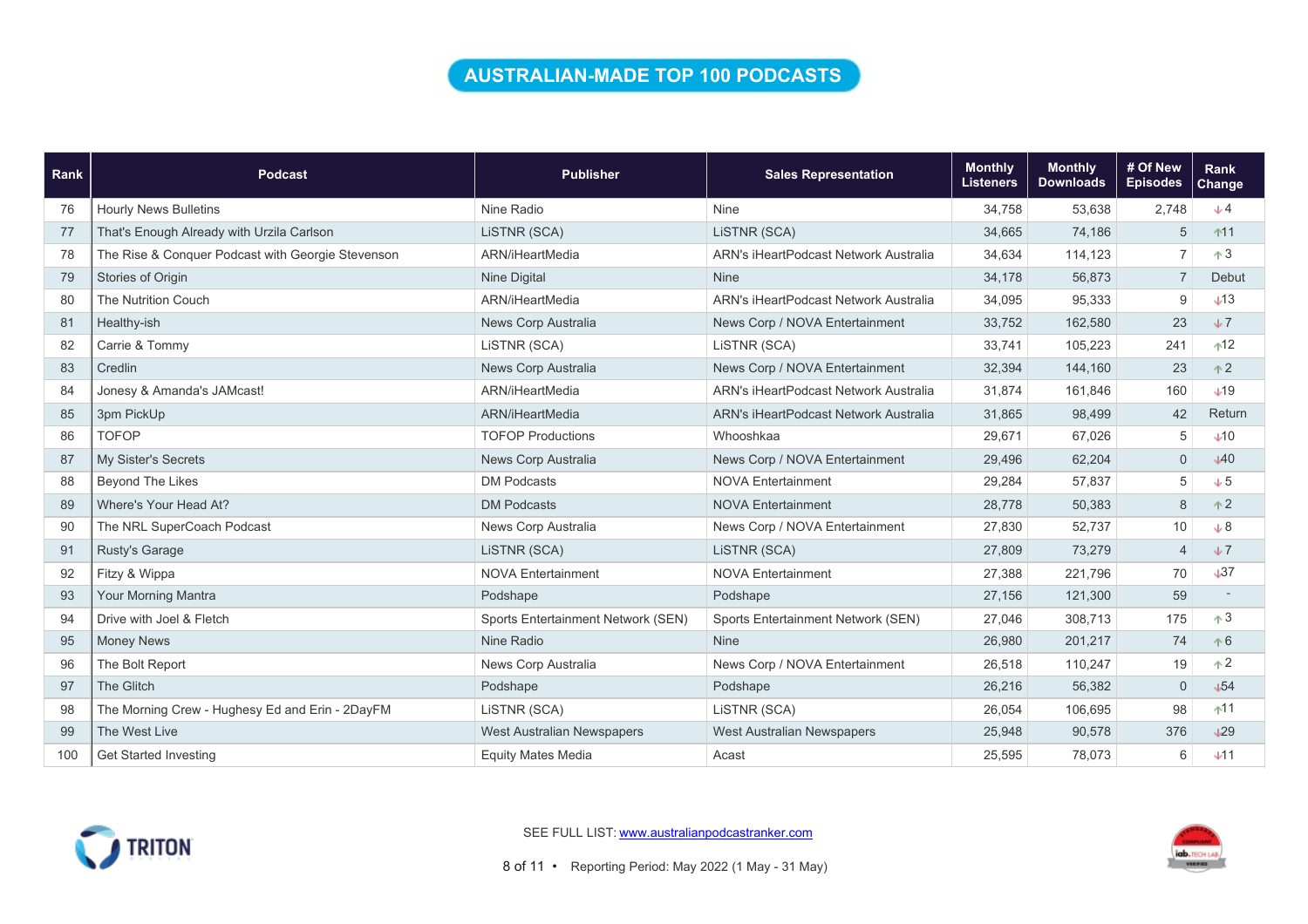## May 2022 Australian Podcast Ranker

#### **TOP 10 PUBLISHERS**

Publishers Ranked by Monthly Listeners in Australia

| Rank           | <b>Publisher</b>                   | <b>Sales Representation</b>           | <b>Monthly Listeners</b> | <b>Monthly Downloads</b> | <b>Rank Change</b>       |
|----------------|------------------------------------|---------------------------------------|--------------------------|--------------------------|--------------------------|
|                | ARN/iHeartMedia                    | ARN's iHeartPodcast Network Australia | 3,646,444                | 19,617,089               |                          |
| 2              | LISTNR (SCA)                       | LISTNR (SCA)                          | 3,112,307                | 10,699,519               |                          |
| 3              | Audioboom                          | ARN's iHeartPodcast Network Australia | 2,384,718                | 6,985,719                | $\overline{\phantom{a}}$ |
| $\overline{4}$ | Stitcher                           | <b>SXM Media</b>                      | 2,033,308                | 7,341,899                |                          |
| 5              | News Corp Australia                | News Corp / NOVA Entertainment        | 1,832,637                | 5,513,303                |                          |
| 6              | Nine                               | Nine                                  | 1,399,870                | 4,857,563                | $\overline{1}$           |
| $\overline{7}$ | Wondery                            | Ranieri & Co                          | 1,389,387                | 5,529,110                | $+1$                     |
| 8              | <b>NOVA Entertainment</b>          | <b>NOVA Entertainment</b>             | 1,009,199                | 4,377,994                |                          |
| 9              | <b>DM Podcasts</b>                 | <b>NOVA Entertainment</b>             | 513,262                  | 1,172,401                | $\overline{\phantom{a}}$ |
| 10             | Sports Entertainment Network (SEN) | Sports Entertainment Network (SEN)    | 443,602                  | 4,584,807                |                          |



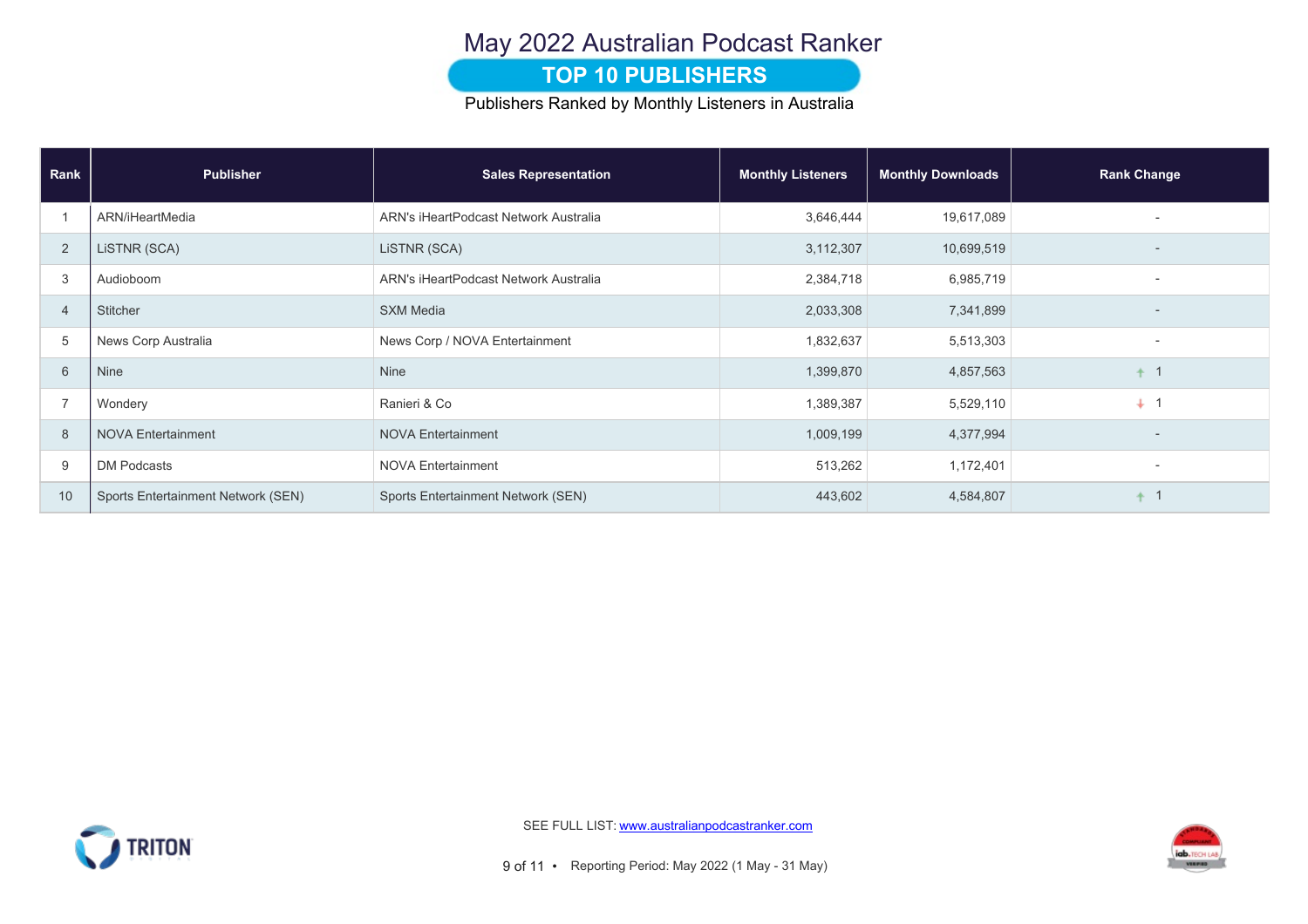# Overall Monthly Downloads from Participating Publishers in the Australian Podcast Ranker

Includes all Measured Podcasts from all Participating Publishers